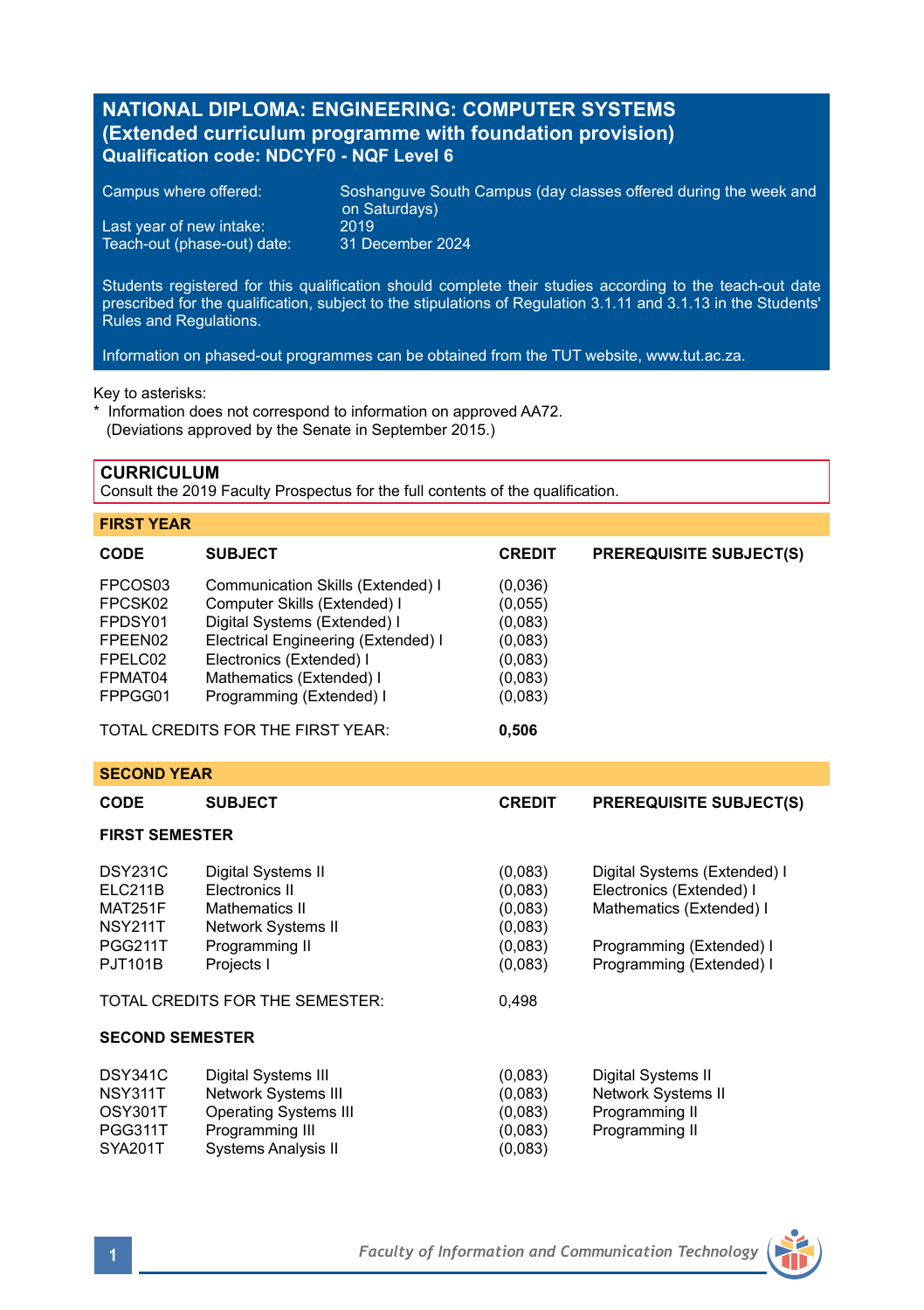## **plus one of the following subjects:**

| DPC201T<br>DPC301T<br>MMA301T<br>ORS311T                           | Digital Process Control II<br>Digital Process Control III<br><b>Mathematical Applications III</b><br><b>Operational Research III</b> | (0,083)<br>(0,083)<br>(0,083)<br>(0,083) | Digital Process Control II<br>Mathematics II<br>Mathematics (Extended) I |  |  |  |  |
|--------------------------------------------------------------------|--------------------------------------------------------------------------------------------------------------------------------------|------------------------------------------|--------------------------------------------------------------------------|--|--|--|--|
| TOTAL CREDITS FOR THE SEMESTER:                                    |                                                                                                                                      | 0,498                                    |                                                                          |  |  |  |  |
|                                                                    | TOTAL CREDITS FOR THE SECOND YEAR:                                                                                                   | 0,996                                    |                                                                          |  |  |  |  |
| <b>THIRD YEAR</b>                                                  |                                                                                                                                      |                                          |                                                                          |  |  |  |  |
| CODE                                                               | <b>SUBJECT</b>                                                                                                                       | <b>CREDIT</b>                            | <b>PREREQUISITE SUBJECT(S)</b>                                           |  |  |  |  |
| <b>FIRST SEMESTER</b>                                              |                                                                                                                                      |                                          |                                                                          |  |  |  |  |
| DBR311T                                                            | Database Principles III                                                                                                              | (0,083)                                  | Programming II                                                           |  |  |  |  |
| LOD311B                                                            | Logic Design III                                                                                                                     | (0,083)                                  | Systems Analysis II<br>Digital Systems III                               |  |  |  |  |
| SFE311T                                                            | Software Engineering III                                                                                                             | (0,083)                                  | Programming III                                                          |  |  |  |  |
|                                                                    |                                                                                                                                      |                                          | Systems Analysis II                                                      |  |  |  |  |
|                                                                    | plus two of the following subjects that were not taken in the previous semesters:                                                    |                                          |                                                                          |  |  |  |  |
| DPC201T                                                            | Digital Process Control II                                                                                                           | (0,083)                                  |                                                                          |  |  |  |  |
| DPC301T<br>MMA301T                                                 | Digital Process Control III<br><b>Mathematical Applications III</b>                                                                  | (0,083)<br>(0,083)                       | Digital Process Control II<br>Mathematics II                             |  |  |  |  |
| ORS311T                                                            | <b>Operational Research III</b>                                                                                                      | (0,083)                                  | Mathematics (Extended) I                                                 |  |  |  |  |
|                                                                    | TOTAL CREDITS FOR THE SEMESTER:                                                                                                      | 0,415                                    |                                                                          |  |  |  |  |
| <b>SECOND SEMESTER</b><br>On completion of all the above subjects. |                                                                                                                                      |                                          |                                                                          |  |  |  |  |
| EXP1ECS                                                            | Work-Integrated Learning I*                                                                                                          | (0,500)                                  |                                                                          |  |  |  |  |
| TOTAL CREDITS FOR THE SEMESTER:                                    |                                                                                                                                      | 0,500                                    |                                                                          |  |  |  |  |
|                                                                    | TOTAL CREDITS FOR THE THIRD YEAR:                                                                                                    | 0,915                                    |                                                                          |  |  |  |  |
| <b>FOURTH YEAR</b>                                                 |                                                                                                                                      |                                          |                                                                          |  |  |  |  |
| CODE                                                               | <b>SUBJECT</b>                                                                                                                       | <b>CREDIT</b>                            | <b>PREREQUISITE SUBJECT(S)</b>                                           |  |  |  |  |
| <b>FIRST SEMESTER</b>                                              |                                                                                                                                      |                                          |                                                                          |  |  |  |  |
| EXP2ECS<br>PJD301B                                                 | Work-Integrated Learning II*<br>Design Project III                                                                                   | (0,500)<br>(0,083)                       | Work-Integrated Learning I                                               |  |  |  |  |
|                                                                    | TOTAL CREDITS FOR THE SEMESTER:                                                                                                      | 0,583                                    |                                                                          |  |  |  |  |
| TOTAL CREDITS FOR THE FOURTH YEAR:                                 |                                                                                                                                      | 0,583                                    |                                                                          |  |  |  |  |
| TOTAL CREDITS FOR THE QUALIFICATION:                               |                                                                                                                                      | 3,000                                    |                                                                          |  |  |  |  |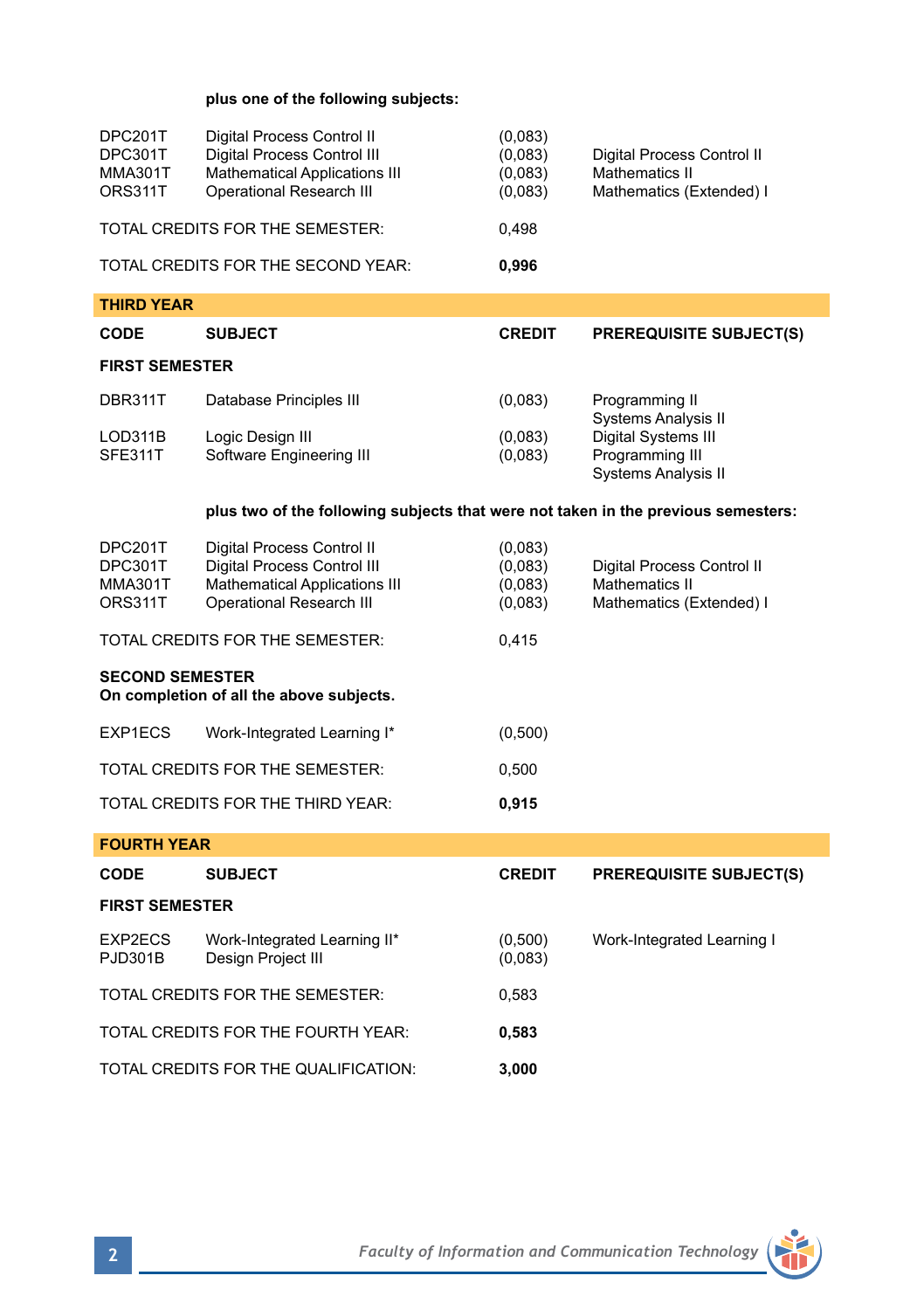# **SUBJECT INFORMATION (OVERVIEW OF SYLLABUS)**

The syllabus content is subject to change to accommodate industry changes. Please note that a more detailed syllabus is available at the Department or in the study guide that is applicable to a particular subject. At time of publication, the syllabus content was defined as follows:

## **C**

#### **COMMUNICATION SKILLS (EXTENDED) I (FPCOS03) CONTINUOUS ASSESSMENT** *(Subject custodian: Department of Applied Languages)*

Speaking and communication skills, listening skills, reading for academic understanding, academic vocabulary, learning strategies and information gathering, writing, business and life skills. Oral presentations, technical reports, interviews, leadership and participation skills. Emphasis is placed on the use of different communication media in IT case studies. The basic concepts of hardware, software, data communication and elementary programming skills are covered in the theoretical component. The Windows operating system is studied. Application packages such as Microsoft Word and Excel are covered in the practical component. (Total Tuition time: ± 100 hours)

#### **COMPUTER SKILLS (EXTENDED) I (FPCSK02) CONTINUOUS ASSESSMENT** *(Subject custodian: End User Computing Unit)*

Students have to acquire theoretical knowledge (computing fundamentals) and practical skills as end-users in operating systems and MS Office Suite applications (MS Word, MS Excel, MS Excel Intermediate, MS PowerPoint, MS Access Essentials and MS Visio Professional), graphic design and dealing with the Internet, networks and how to search for information. Students will do online and computer-based tests. The modules are mapped with SAQA and IC3 Essential Skills for Digital Literacy (international certification). (Total tuition time:  $\pm 80$  hours)

#### **D**

## **DATABASE PRINCIPLES III (DBR311T) 1 X 4-HOUR COMPUTER-BASED**

*(Subject custodian: Department of Computer Science)* An introduction to databases and database management principles. Theoretical principles are applied in the query language SQL, using Oracle SQL. Students' insight and skills are tested in the development, design and implementation of a relational database. (Total tuition time: ± 60 hours)

## **DESIGN PROJECT III (PJD301B) CONTINUOUS ASSESSMENT**

## *(Subject custodian: Department of Computer Systems Engineering)*

The planning, design and implementation of an industry-related project by applying the knowledge obtained and the tools students were introduced to in the programme. The project should deal with an actual computer science problem and should include hardware and software elements. This subject is supported by short project management and entrepreneurship programmes. (Total tuition time: ± 10 hours)

## **DIGITAL PROCESS CONTROL II (DPC201T)** 1 X 3-HOUR PAPER

# *(Subject custodian: Department of Computer Systems Engineering)*

Introduction to basic digital control techniques using an emulated PLC. Various realistic and practical projects are studied using the printer port as PLC. (Total tuition time: ± 80 hours)

# **DIGITAL PROCESS CONTROL III (DPC301T) 1 X 3-HOUR PAPER**

# *(Subject custodian: Department of Computer Systems Engineering)*

A detailed examination of the functional operations of a PLC, as used in factory automation. An introduction to robotics, electromechanical and sensory tactics and methods. (Total tuition time: ± 80 hours)

# **DIGITAL SYSTEMS (EXTENDED) I (FPDSY01) 1 X 3-HOUR PAPER**

## *(Subject custodian: Department of Computer Systems Engineering)*

Binary, octal, decimal and hexadecimal number systems. The basic components of digital circuits such as NOT, AND and OR gates. The more complex gate and logic functions are built by using these basic components. Boolean algebra and Karnaugh maps are used to simplify functions. Combination logic circuits, including adders, multivibrators, comparators, decoders, encoders, multiplexers, and demultiplexers, binary adders binary adder/subtracter and arithmetic logic units are also discussed. Clock timing and parallel versus serial transmission. Fan-in, fan-out, current ratings. Propagation delay. Digital logic gate ICs, TTL and CMOS logic families. Interfacing logic families. I/O voltages and noise margins. Powering logic families. Logic probes and logic pulsars. The theoretical information is supported by practical experiments in a laboratory. (Total Tuition time: ± 80 hours)

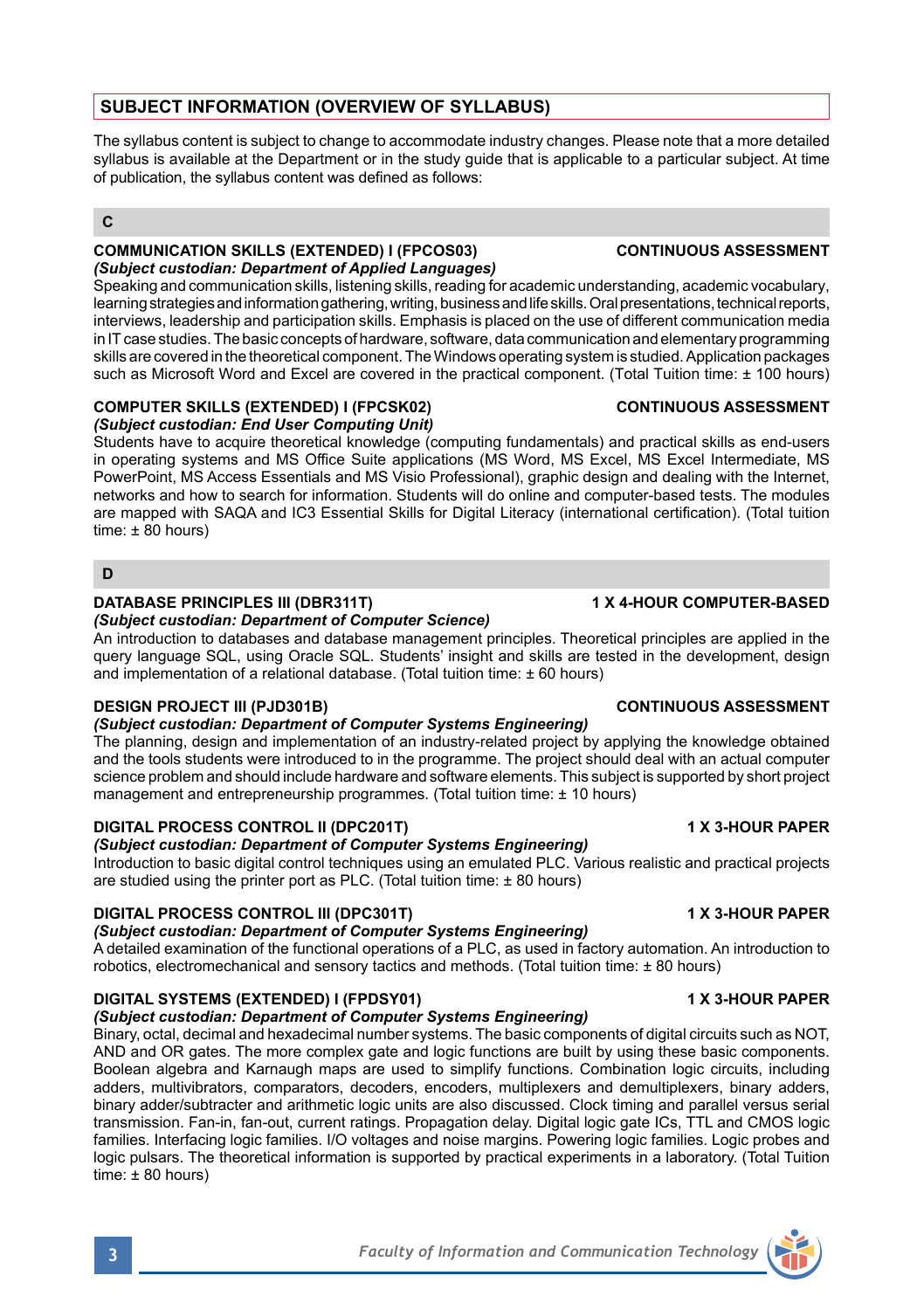# **DIGITAL SYSTEMS II (DSY231C) 1 X 3-HOUR PAPER**

## *(Subject custodian: Department of Computer Systems Engineering)*

Un-clocked and clocked memory devices (latches, flip flops), Level vs edge sensitive and master- slave devices, Basic flip flops (SR, D, JK, T), Asynchronous flip flop inputs (preset, clear), Timing constraints (setup time, hold time) and propagation delays, Sequential logic circuits: data registers, shift registers, counters; Introduction to Finite state machines (FSM), CPLDs, FPGAs, ROMs, RAM, FLASH. (Total tuition time: ± 70 hours)

## **DIGITAL SYSTEMS III (DSY341C) 1 X 3-HOUR PAPER**

## *(Subject custodian: Department of Computer Systems Engineering)*

Structure of a computer system (CPU, memory, I/O devices on a bus); CPU families used in microcontrollers (4-bit, 8-bit, 16-32-bit) and microprocessors; Basic I/O devices (timers/counters, GPIO, A/D, D/A), Polled I/O vs Interrupt driven I/O, Vectored and prioritised Interrupts, DMA transfers, MMU, Memory architectures and caches; Introduction of embedded application designs. (Total tuition time: ± 70 hours)

**E**

#### **ELECTRICAL ENGINEERING (EXTENDED) I (FPEEN02) 1 X 3-HOUR PAPER** *(Subject custodian: Department of Computer Systems Engineering)*

The subject consists of theoretical and practical elements. Correct use of SI units and their applications. Physical and electrical quantities. Introduction to electricity. Introduction to electrical components such as the resistor, capacitor, inductor, transistors, colour code. Basic wiring skills, basic electromagnetics, transformer, basic DC and AC circuit theory. Network analysis on DC circuits and AC theory. An investigation of the magnetic lines of force and the application of magnetic fields. Inductance in DC circuits. RLC circuits and phase differences. Capacitors, their operation and applications. The practical sessions cover soldering, resistor circuits and advanced resistor networks, transistor and capacitor applications and the application of electromagnetism. (Total Tuition time: ± 80 hours)

### **ELECTRONICS (EXTENDED) I (FPELC02) 1 X 3-HOUR PAPER**

#### *(Subject custodian: Department of Computer Systems Engineering)*

Basic concepts of electronics, such as current, voltage, resistance, electrical power, capacitance, and inductance. Mathematical model of currents and voltage through and across basic electrical elements such as resistors, capacitors and inductors. Ohm's law, the venin's theorem, and Kirchhoff's law. Ac and dc circuit theory. The basic concepts of electronics, such as the use of measuring instruments, the semi-conductor theory, the P-N junction, diodes and rectification, simple power supplies, the bipolar junction transistor, the field-effect transistor and operational amplifiers are studied. The theoretical presentations are supported by practical experiments in a laboratory. (Total Tuition time: ± 80 hours)

### **ELECTRONICS II (ELC211B) 1 X 3-HOUR PAPER**

#### *(Subject custodian: Department of Computer Systems Engineering)*

Modelling of electronic components and their application in circuit analysis and design. Unregulated and regulated linear power supplies with transistor and operational amplifier error correction, short-circuit protection and heat sink principles. Small-signal modelling of transistor amplifiers. Theory is supported by assessed project and practical experiments in a laboratory. (Total tuition time: ± 80 hours)

**L**

# **LOGIC DESIGN III (LOD311B) 1 X 3-HOUR PAPER**

# *(Subject custodian: Department of Computer Systems Engineering)*

The development of logic circuits using VHDL. The student is guided through the complete design cycle of a logic circuit using the prescribed development environment. This involves the development of the logic circuit in VHDL and the implementation onto target hardware. The development of software consists of problem setting, state diagrams, timing diagram analysis and the writing of the VHDL. The next phase is the simulation of the program. The final phase consists of the downloading onto silicon and de-bugging of the software. (Total tuition time: ± 80 hours)

### **M**

# **MATHEMATICAL APPLICATIONS III (MMA301T) 1 X 3-HOUR PAPER**

# *(Subject custodian: Department of Mathematics and Statistics)*

First-order differential equations. Higher-order differential equations. Basic mathematical modeling. Laplace transforms. Systems of differential equations. Numerical solutions of differential equations. Fourier Series. (Total tuition time: ± 90 hours)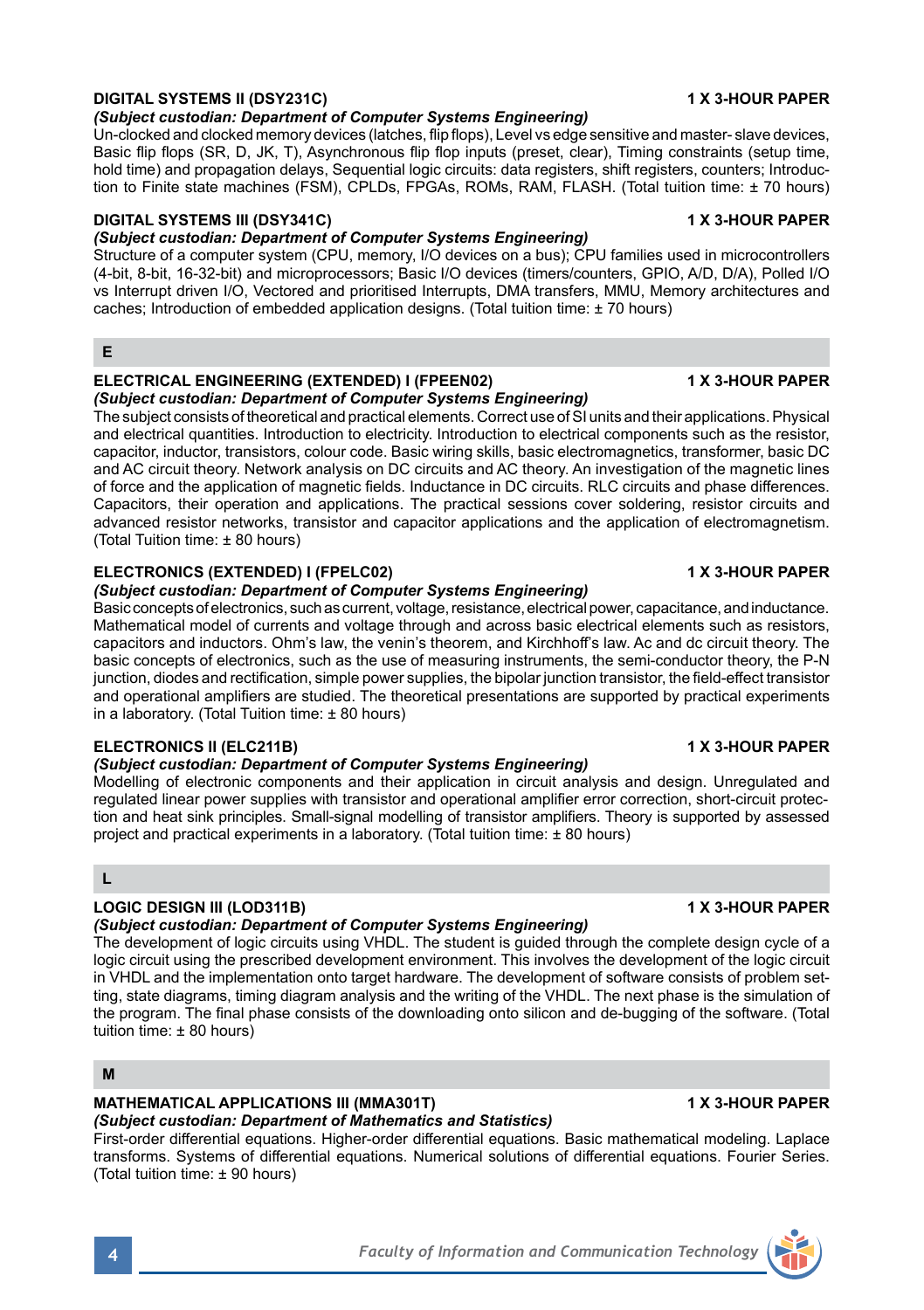## **MATHEMATICS (EXTENDED) I (FPMAT04) 1 X 3-HOUR PAPER**

## *(Subject custodian: Department of Mathematics and Statistics)*

Basic mathematics, including trigonometry, geometry, exponents and logarithms. Number theory and Boolean algebra. Set theory and logic. Introductory algebra. Basic statistics. Introduction to probability. Matrices. Vectors. Introductory calculus, differentiation and integration. Complex numbers. (Total Tuition time: ± 80 hours)

# **MATHEMATICS II (MAT251F) 1 X 3-HOUR PAPER**

## *(Subject custodian: Department of Mathematics and Statistics)*

Revision of differentiation (Mathematics I). Differentiation of functions with more than one variable. Further integration. Numerical methods. First-order ordinary differential equations. Matrices (Gauss elimination). (Total tuition time: ± 90 hours)

### **N**

## **NETWORK SYSTEMS II (NSY211T) 1 X 3-HOUR PAPER**

### *(Subject custodian: Department of information Technology)*

This subject covers various aspects and technologies involved in data communications and networking. Students are introduced to topics, such as network topologies, transmission fundamentals, contention protocols, data compression techniques, data security and integrity, flow-control protocols and the various IEEE standards. The subject is aimed at giving students a solid understanding of local area networks (LANs), although aspects of wide area networks (WANs) are also covered briefly. (Total tuition time: ± 80 hours)

### **NETWORK SYSTEMS III (NSY311T) 1 X 3-HOUR PAPER**

### *(Subject custodian: Department of Information Technology)*

This subject covers the TCP/IP protocol suite in detail, including protocols such as IPv4, IPv6, TCP, UDP, ICMP, DNS, FTP. Other networking concepts like packet addressing, forwarding, and routing are also covered. The student will be equipped with skills to plan IP addresses using VLSM and to configure networks. The practical component concentrates on basic design of data networks, IP address planning, creating VLANs, configuration of routers using dynamic protocols like RIP, OSPF, etc. (Total tuition time: ± 80 hours)

## **O**

## **OPERATING SYSTEMS III (OSY301T)** 1 X 3-HOUR PAPER

### *(Subject custodian: Department of Computer Systems Engineering)*

The development of the operating system as a control programme and resource manager. Principles to take into consideration when designing a modern operating system, such as memory management, process management, scheduling and input/output. The LINUX operating system. CPU scheduling, parallelism, secondary memory management, LINUX applications. (Total tuition time: ± 80 hours)

## **OPERATIONAL RESEARCH III (ORS311T) 1 X 3-HOUR PAPER**

# *(Subject custodian: Department of Computer Systems Engineering)*

Aim/Purpose: To introduce students to the scientific approach to solving management science problems. Objectives: To be introduced to linear programming processes, Network modules, queuing and decision analysis, project scheduling, decision theory, forecasting, queuing models, simulation, inventory control. Key topics: Linear Programming, distribution and assignment problems, Network modules, project scheduling. (Total tuition time: ± 72 hours)

### **P**

# **PROGRAMMING (EXTENDED) I (FPPGG01) 1 X 4-HOUR COMPUTER-BASED**

# *(Subject custodian: Department of Computer Science)*

Aim/Purpose: To enable students to understand and be able to solve problems with the help of the Object orientated C++ programming language. Objectives: The student must be competent in problem-solving skills using C++ as a tool. Key topics: Classes and objects, selection and looping structures, library functions, onedimensional arrays, basic technical programming. An introduction to Object-Orientated Programming (OOP), basic control structures and stream manipulation. (Total Tuition time: ± 80 hours)